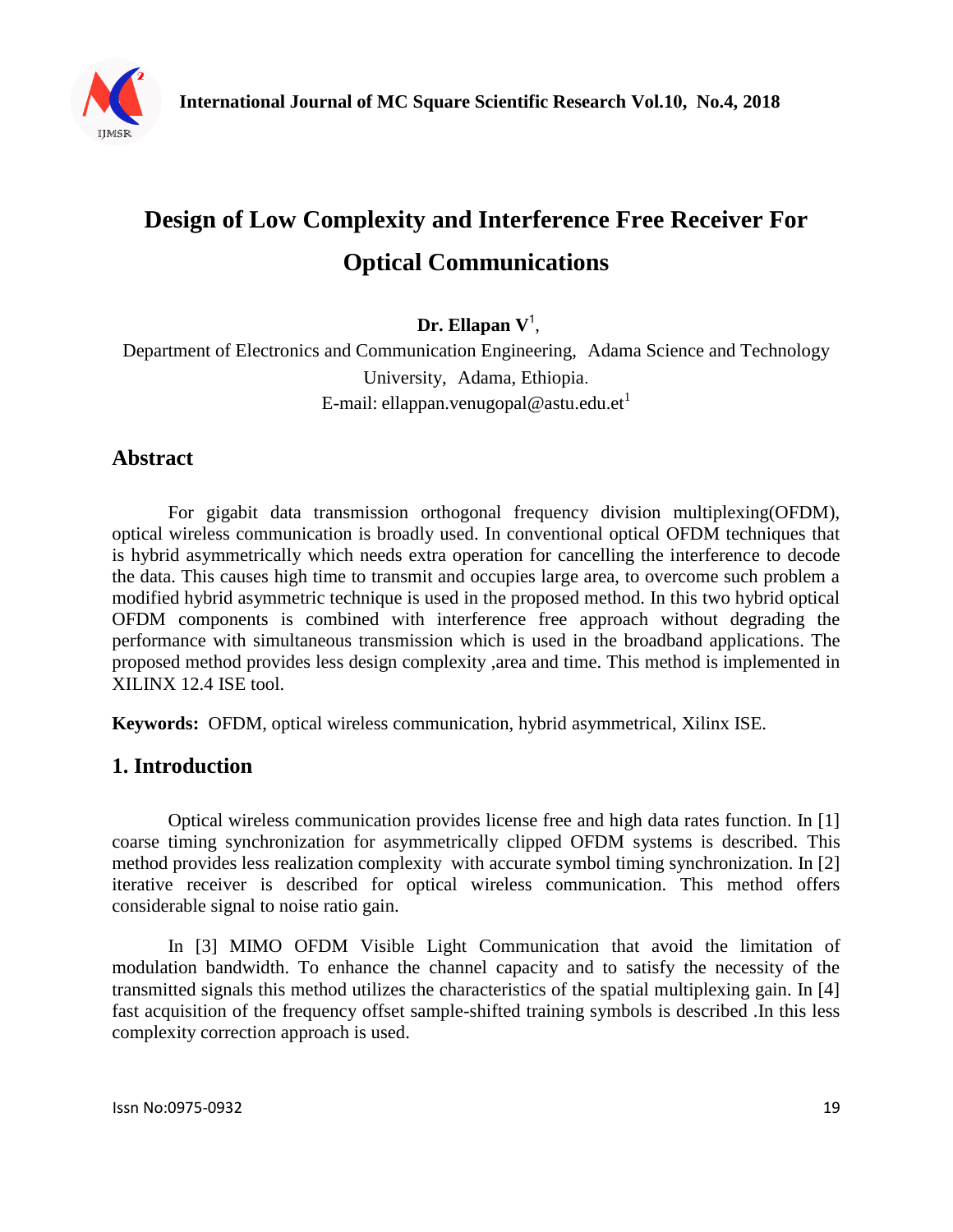

In [5] pulse-amplitude-modulated discrete multitone and asymmetrically clipped optical OFDM signals is detected in the frequency domain and regenerated in the time domain is described. Also pair wise clipping is used to minimize the effect of error and noise. In [6] Hadamard coded modulation is described to modulate the data in direct detection. Without losing any data eliminating the signal DC bias to enhance the power efficiency of Hadamard coded modulation. In [7] encoding the information in the location of the space to enhance the data rate by using Spatial Modulation is described. This method provides less complexity.

The main objective is to minimize the time and area with less complexity, so the two hybrid optical OFDM components is combined with interference free approach with simultaneous transmission is presented. Further in this paper the sections are organized with, related work in section 2, proposed method in session 3, results and discussion in session 4 and conclusion in session 5.

# **2. Proposed Method**

The combination of two techniques namely Asymmetrical Clipped Optical OFDM and Pulse Amplitude Modulated Discrete Multitone is utilized in the Hybrid Asymmetical optical OFDM.. On the basis of various amplitude samples of the hybrid Optical OFDM signal the time selective is initiated for providing non negativity for sustaining high power efficiency. The frequency domain for Asymmetrical Clipped Optical OFDM is expressed as

$$
T=[0, V1, 0..., VM/4, 0, V^*1]
$$
\n
$$
(1)
$$

Where, M-No.of subcarriers and Vi- Quadature Amplitude Modulation

$$
U=[0,0,C1,0...,CM/4,0,C^*1]
$$
\n(2)

The Inverse Fast Fourier Transform (IFFT) of T and U provides the time domain results tn and un. Since the time-domain of Asymmetrical Optical-OFDM and PAM-DMT signals, it is represented as

$$
Vn = |vn|C + |cn|c \tag{3}
$$

Where  $n=0,1,2,...N-1$ . Likewise PAM-DMT signal is produces

$$
Jn = tn + |un| \tag{4}
$$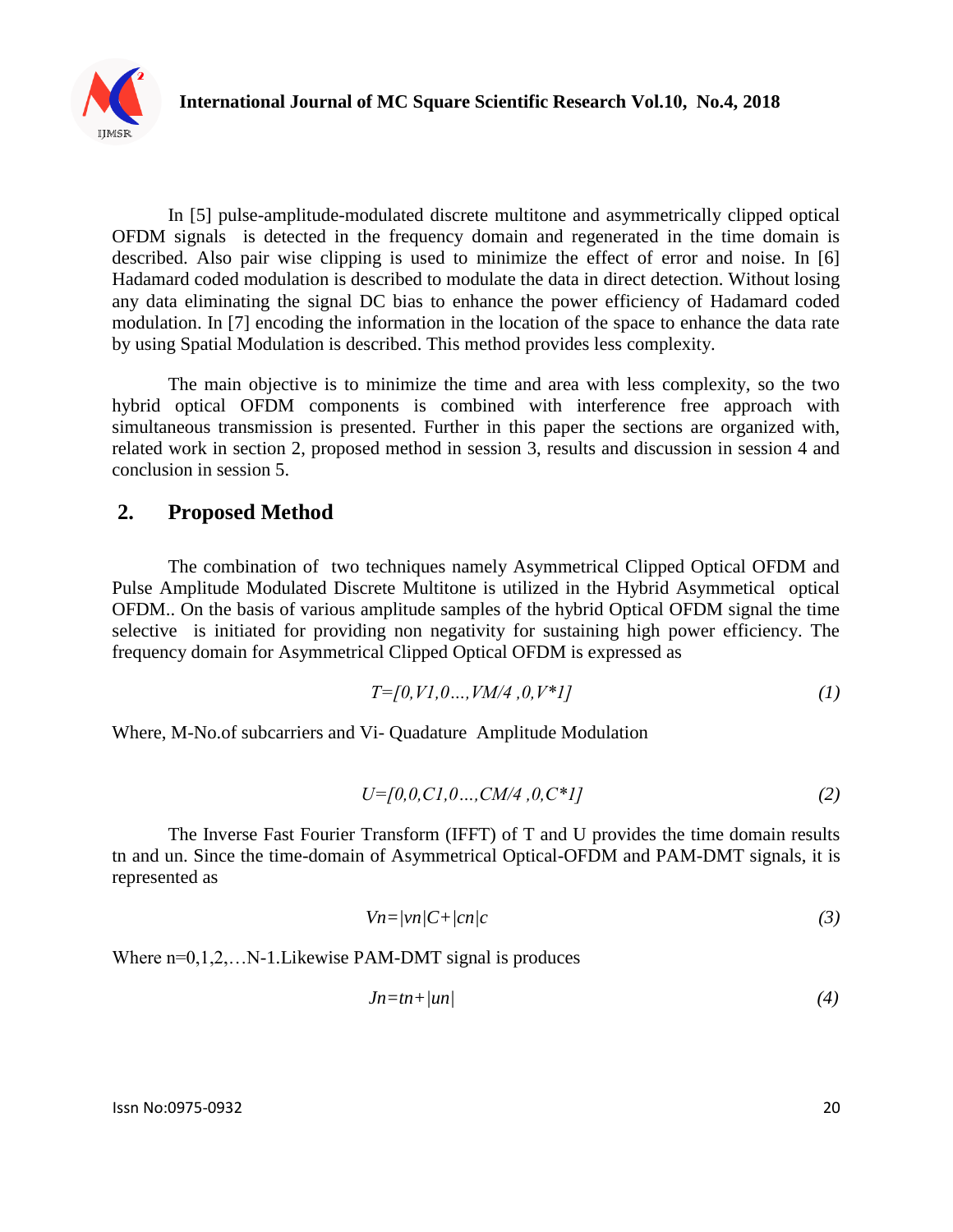

Figure 1 shows the Architecture for the proposed transmitter and figure 2 shows the architecture for receiver.



**Figure. 1Proposed Architecture for the transmitter**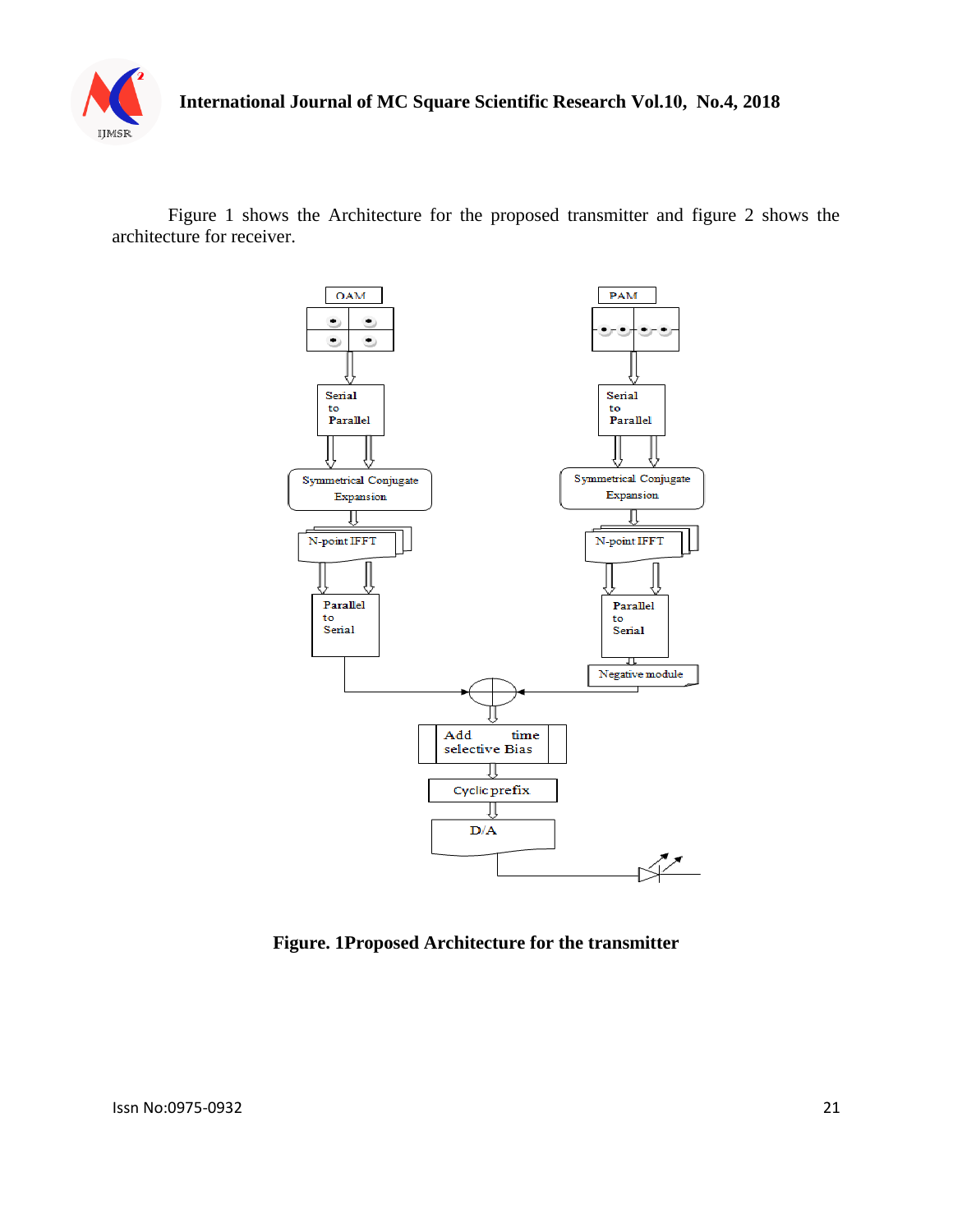



**Figure. 2 Proposed architecture for the receiver**

# **3. Results and Discussion**

The proposed modified hybrid asymmetric technique for optical OFDM is implemented using Xilinx 12.4 ISE tool (Family Spartan 3,device XC3S50,package PQ208 and speed -5) and simulated using the MODELSIM 6.3c.The codes for the design is written using Verilog Hardware Description Language (HDL).Figure 3 shows the simulation waveform for the proposed optical OFDM transmitter.

Issn No:0975-0932 22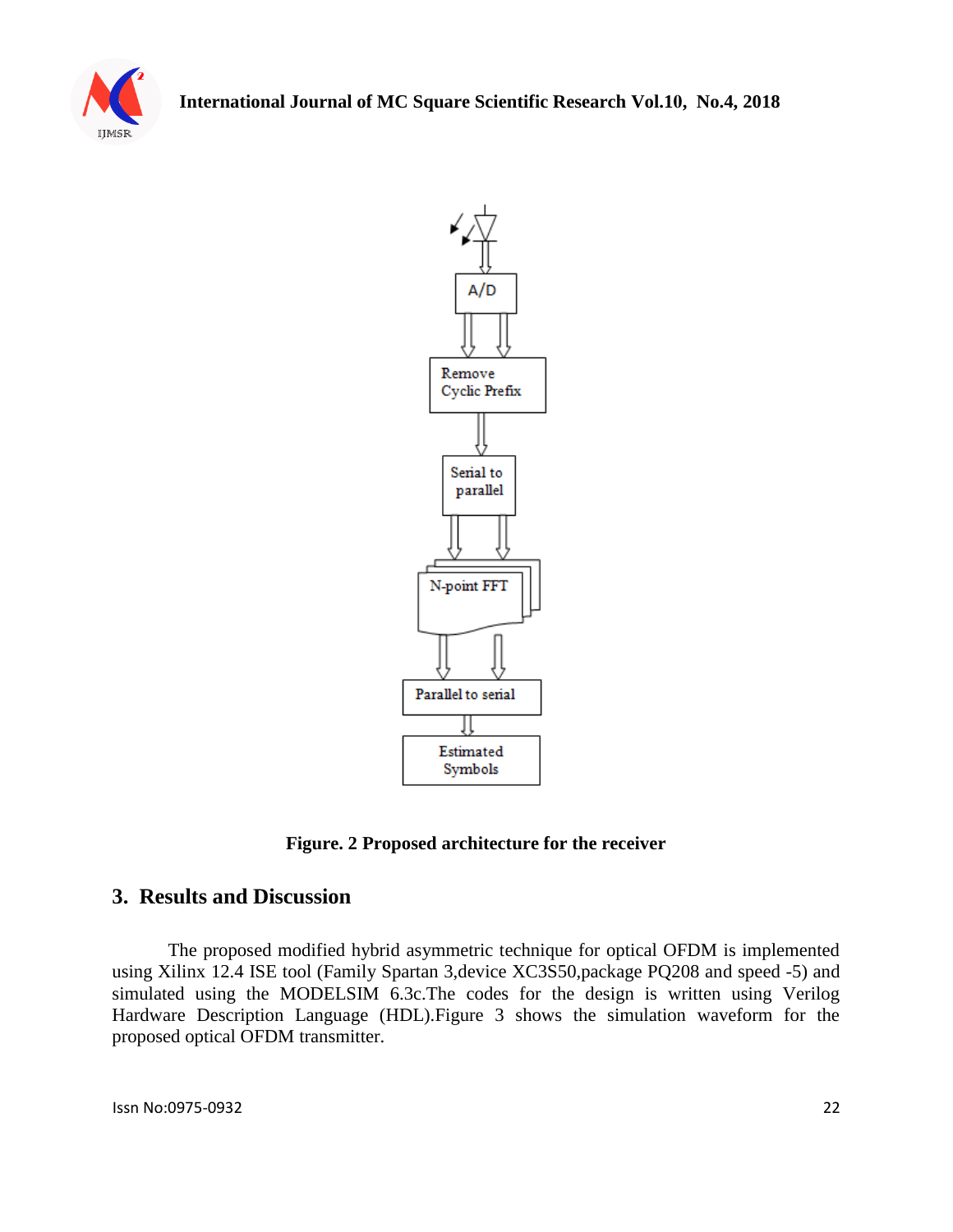



**Figure. 3 Simulation for the proposed optical OFDM transmitter** 

Figure 4 shows the simulation waveform for the proposed optical OFDM receiver. Figure 5 shows the performance analysis of the proposed and conventional method for delay. The delay taken for the proposed method is 22.78ns and for conventional method is 18.69ns.



**Figure. 4 Performance analysis of conventional and proposed system for Delay**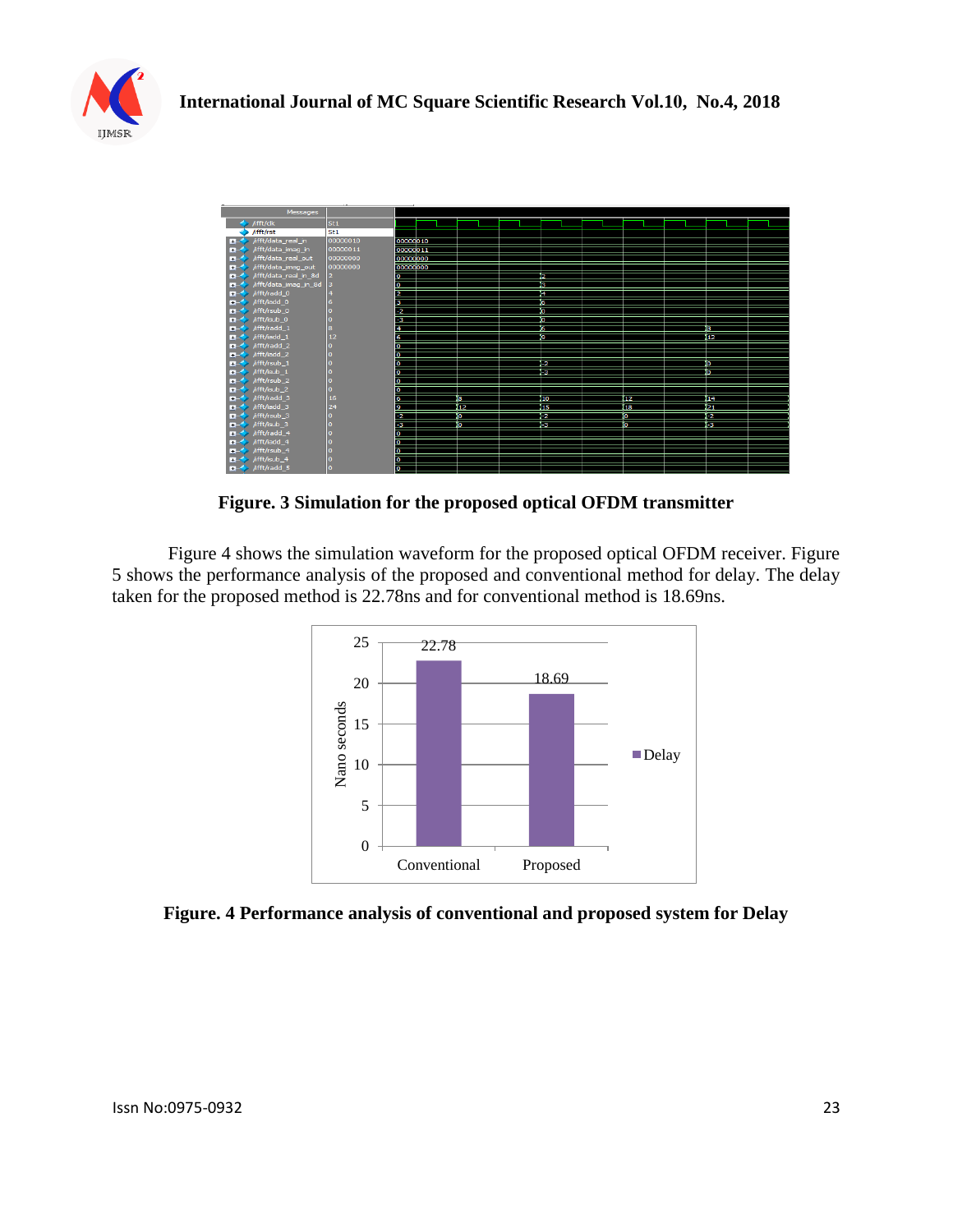



#### **Figure.6 Performance analysis of Conventional and proposed system for Area**

Figure 6shows the performance analysis of the proposed and conventional method for Area. The area occupied for the proposed method is 165 and for conventional method is 192.

# **4. Conclusion**

In this paper modified hybrid asymmetric technique is implemented in Xilinx ISE tool is presented which is used in the optical communications. Here, two hybrid optical OFDM components is combined with interference free. The proposed method offers 17.95% reduction in delay and 14.06 % reduction in area compare to the conventional method.

# **References**

1. Freda MM, Murray JM. Low-complexity blind timing synchronization for ACO-OFDM-based optical wireless communications. In2010 IEEE Globecom Workshops 2010 Dec 6 (pp. 1031- 1036). IEEE.

2.Huang N, Wang JB, Pan C, Wang JY, Pan Y, Chen M. Iterative receiver for Flip-OFDM in optical wireless communication. IEEE Photonics Technology Letters. 2015 Jun 1;27(16):1729- 32.

3.Wu L, Zhang Z, Liu H. MIMO-OFDM visible light communications system with low complexity. In2013 IEEE international conference on communications (ICC) 2013 Jun 9 (pp. 3933-3937). IEEE.

Issn No:0975-0932 24